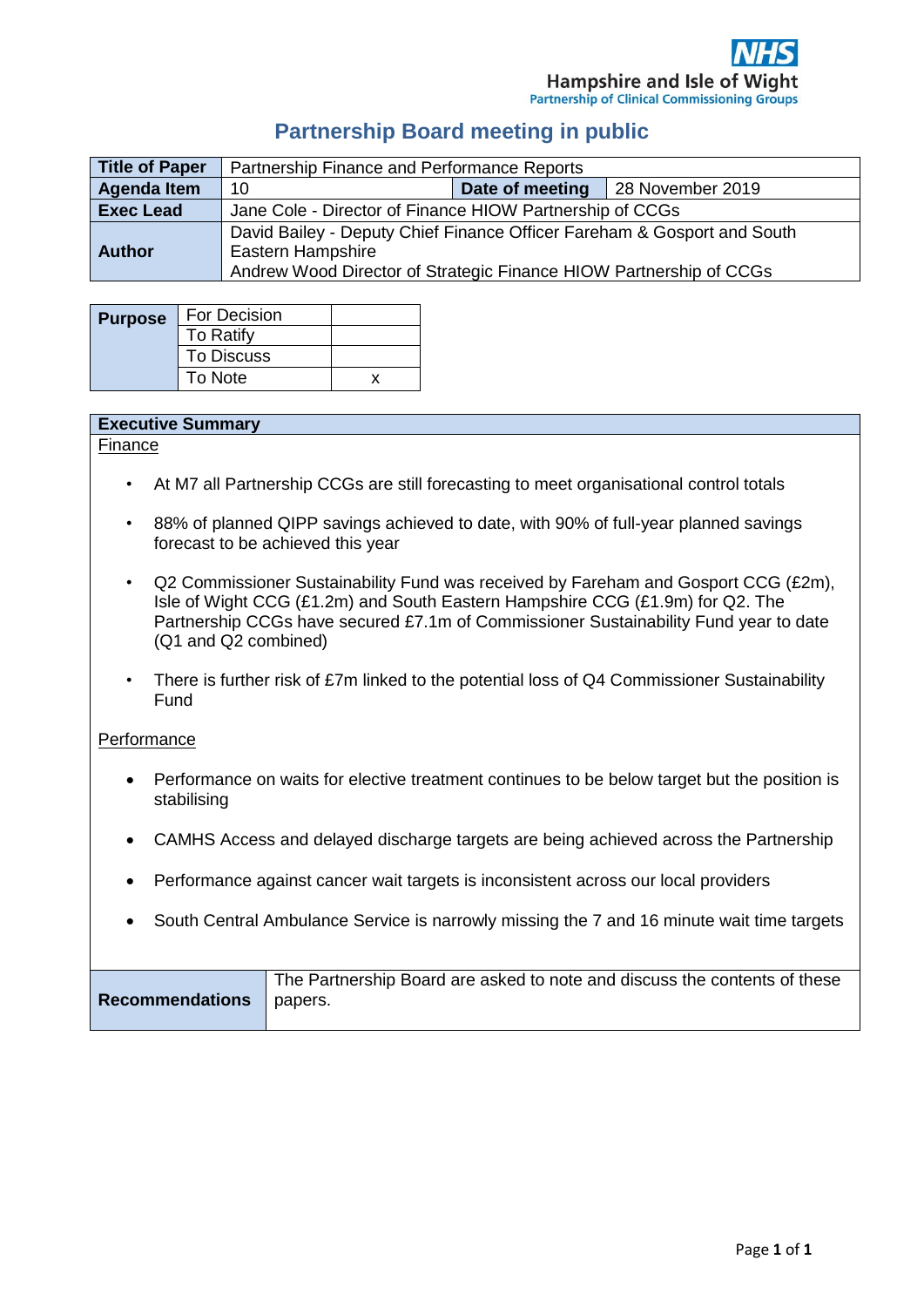

# Hampshire and Isle of Wight CCG Partnership Finance Report 2019-20

Finance: October 2019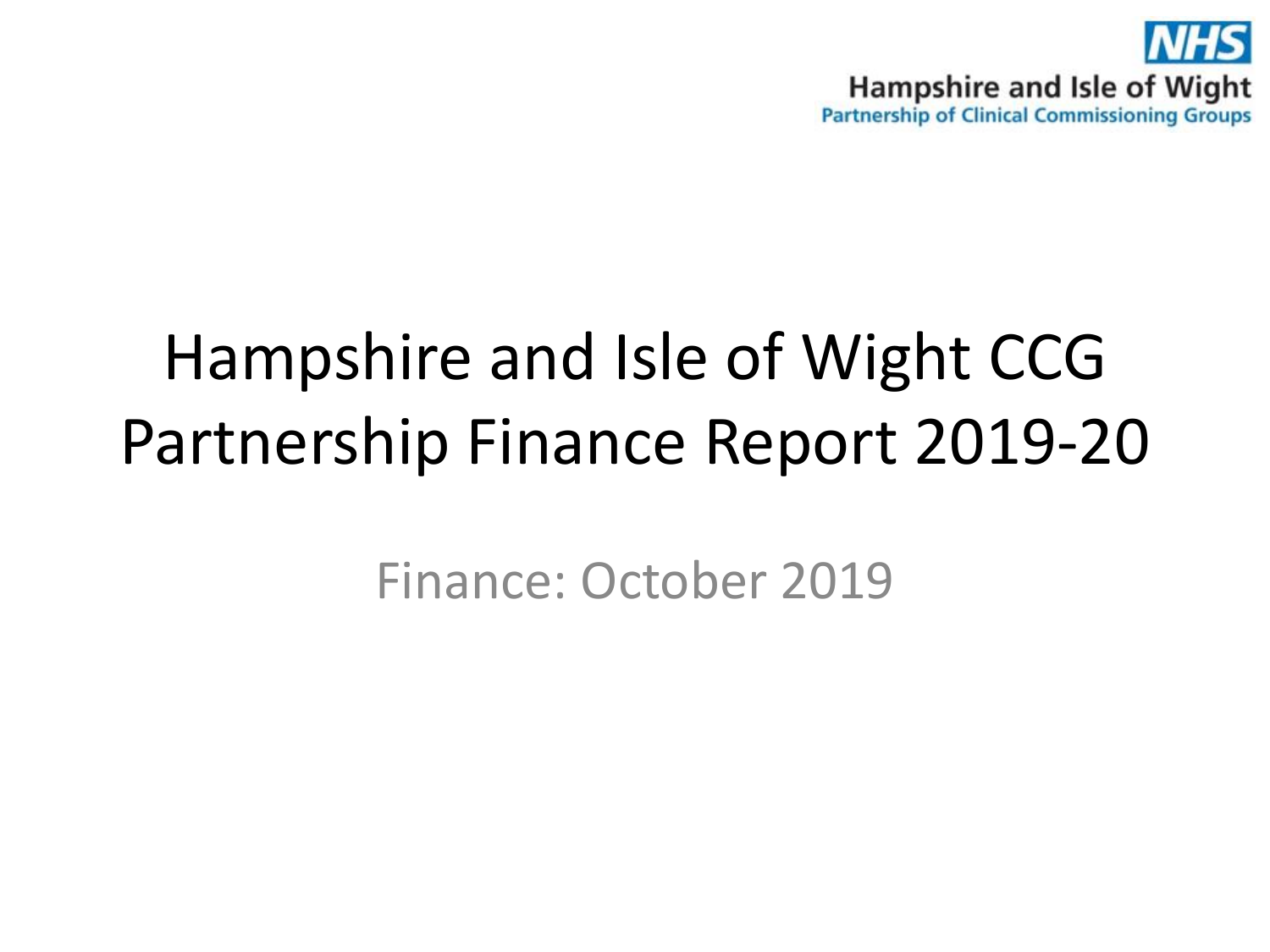## Executive Summary



- At M7 all Partnership CCGs are still forecasting to meet organisational control totals
- 88% of planned QIPP savings achieved to date, with 90% of full-year planned savings forecast to be achieved this year
- Q2 CSF was received by Fareham and Gosport CCG (£2m), Isle of Wight CCG (£1.2m) and South Eastern Hampshire CCG (£1.9m) for Q2. The Partnership CCGs have secured £7.1m of CSF funding year to date (Q1 and Q2 combined)
- There is further risk of £7m linked to the potential loss of Q4 CSF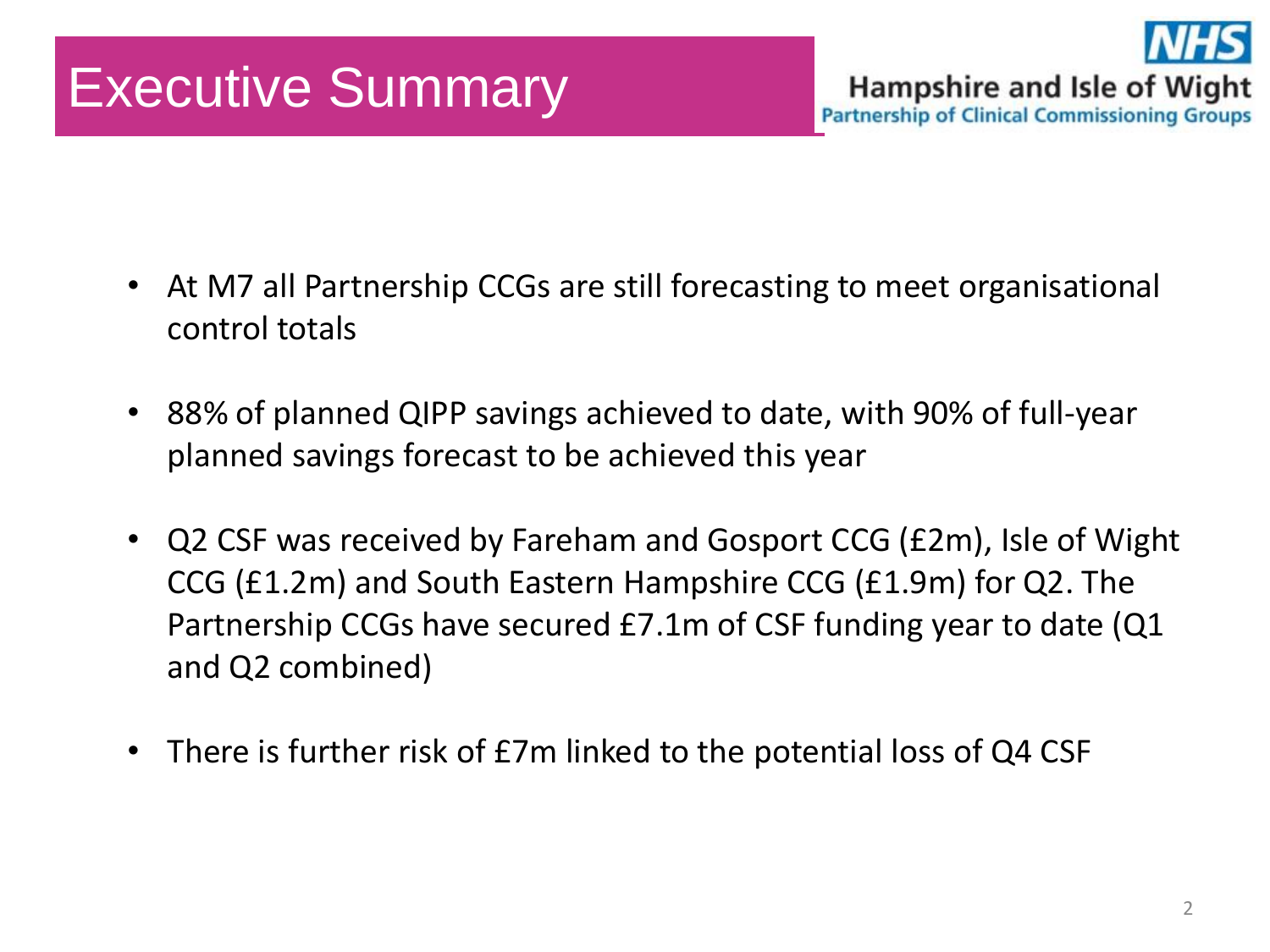### In Year Surplus/Deficit: M7 19/20



## Hampshire and Isle of Wight<br>Partnership of Clinical Commissioning Groups

| <b>Surplus Plan vs Actual</b>     | <b>CCG Allocation</b><br>(fm) | <b>YTD</b><br>Plan $(fm)$ | <b>YTD</b><br>Actual (£m) | <b>YTD</b><br>Variance (£m) | <b>Annual</b><br>Plan(fm) | <b>Forecast</b><br>Actual (£m) | <b>Forecast</b><br>Variance (£m) |
|-----------------------------------|-------------------------------|---------------------------|---------------------------|-----------------------------|---------------------------|--------------------------------|----------------------------------|
| Fareham & Gosport CCG             | 295.6                         | (1.8)                     | (1.8)                     | 0.0                         | (5.1)                     | (5.1)                          | 0.0                              |
| I Isle of Wight CCG               | 248.8                         | (1.0)                     | (1.0)                     | 0.0                         | (3.0)                     | (3.0)                          | 0.0                              |
| North Hampshire CCG               | 309.6                         | 0.0                       | 0.0                       | 0.0                         | 0.0                       | 0.0                            | 0.0                              |
| South Eastern Hampshire CCG       | 329.2                         | (1.7)                     | (1.7)                     | 0.0                         | (4.8)                     | (4.8)                          | 0.0                              |
| <b>Total HIOW CCG Partnership</b> | 1,183                         | (4.5)                     | (4.5)                     | 0.0                         | (12.9)                    | (12.9)                         | 0.0                              |

| <b>Key Headlines</b>            |                                                                                                                                                                                                                                                                                                                                                                                                                                                                                                                                                                                                                                                                                                                                                                                                                                                                        |
|---------------------------------|------------------------------------------------------------------------------------------------------------------------------------------------------------------------------------------------------------------------------------------------------------------------------------------------------------------------------------------------------------------------------------------------------------------------------------------------------------------------------------------------------------------------------------------------------------------------------------------------------------------------------------------------------------------------------------------------------------------------------------------------------------------------------------------------------------------------------------------------------------------------|
| Fareham & Gosport<br><b>CCG</b> | The CCG was on plan at Q2 and has been successful in achieving its quarter 2 Commissioner Sustainability Fund payment of £2.0m in<br>M7. This in addition to the £0.8m it received Q1 has now reduced the CCGs in year planned deficit to £5.1m. There remains pressure<br>within CHC, which is now forecast to overspend by £1.5m, this is largely due to retrospective claims. During the month pressures in<br>FP10 growth and CAT M prices continue to challenge the financial position.                                                                                                                                                                                                                                                                                                                                                                           |
| Isle of Wight CCG               | The CCG have a £4.7m deficit control total (before CSF funding), adjusted to £3m deficit in M7 due to CSF funding received for<br>quarters 1 and 2. The CCG has a £10.6m QIPP savings target. The year to date position as at the end of October is £6k better than<br>plan. The CCG is forecasting to meet the control total deficit, however there are risks within that. The acute contract with the Isle of<br>Wight Trust is a block contract with a risk share around non-elective activity. The Isle of Wight system (Trust and CCG) have a system<br>deficit control total of £26.2m and combined savings of £21m. A Health and Care Sustainability Plan has been produced and signed<br>up to by Trust, CCG and LA. Current pressures within the CCG are around mainland Acute activity and prescribing.                                                      |
| North Hampshire CCG             | The CCG has a break-even control total (no national CSF allocated). The gap to achieve the control total is £16.1m (5.2%). To address<br>this the CCG targeted £13.1m (4.2%) through QIPP/IVS schemes and other savings and £3.0m Other Recovery/support. The YTD<br>position is in line with plan and the CCG is forecasting to meet the control total (although a net risk of £5.5m has been reported to<br>NHSE all year). At Month 7 the initial unidentified gap has decreased from £5.4m to £3.0m (original planning targets met), however<br>the CCG has an additional £3.1m in year gap due to pressures in GP Prescribing (NCSO), High Cost MH/LD placements, BMI, SCAS and<br>Funded Nursing Care. The North & Mid Hampshire system is going through NHSI/E escalation due to financial risk and the North<br>Hampshire value within this is a c£4m deficit. |
| South Eastern<br>Hampshire CCG  | The CCG was on plan in M6 and received its quarter 2 Commissioner Sustainability Fund payment of £1.85m in M7. This in addition<br>with the successfully achieved Q1 CSF payment has now reduced our planned in year deficit of £7.4m to £4.8m. There continues to be<br>pressure within CHC and acute contracts, coupled with pressures in FP10 growth and CAT M prices which are challenging the<br>financial position of the CCG.                                                                                                                                                                                                                                                                                                                                                                                                                                   |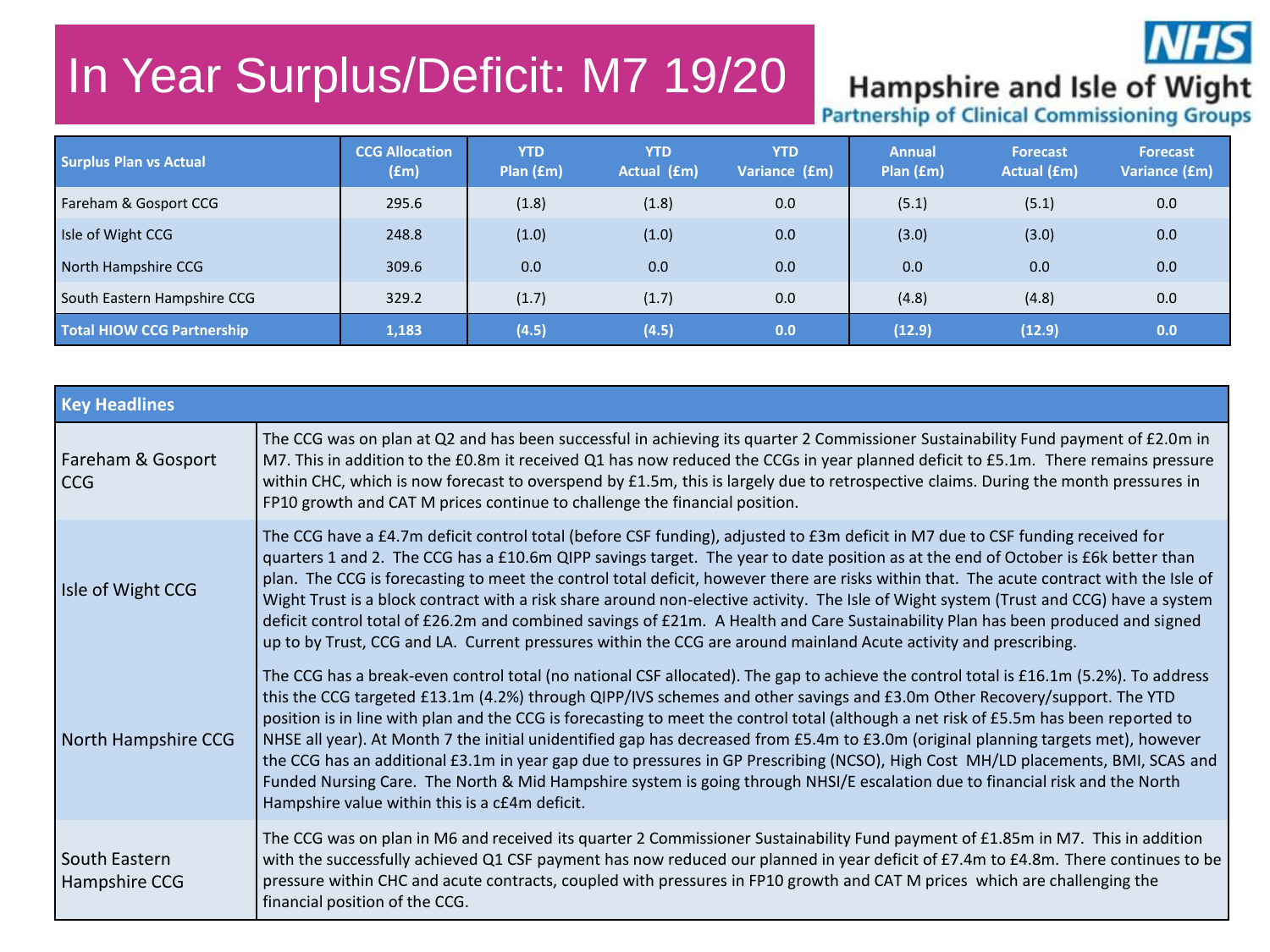### QIPP – M7 19/20

**Hampshire and Isle of Wight**<br>Partnership of Clinical Commissioning Groups

**NHS** 

| 2018/19 QIPP Performance          | <b>YTD</b><br>Plan (£m) | <b>YTD</b><br>Actual (£m) | <b>YTD Variance</b><br>$(\text{fm})$ | 2019/20<br>Plan (£m) | 2019/20<br><b>Forecast (£m)</b> | <b>Forecast</b><br>Variance (£m) |
|-----------------------------------|-------------------------|---------------------------|--------------------------------------|----------------------|---------------------------------|----------------------------------|
| Fareham & Gosport CCG             | 6.6                     | 5.4                       | (1.2)                                | 11.3                 | 10.0                            | (1.3)                            |
| Isle of Wight CCG                 | 3.0                     | 3.2                       | 0.2                                  | 10.6                 | 8.8                             | (1.8)                            |
| North Hampshire CCG               | 7.6                     | 6.8                       | (0.8)                                | 16.1                 | 13.6                            | (2.5)                            |
| South Eastern Hampshire CCG       | 6.8                     | 5.6                       | (1.2)                                | 11.7                 | 10.4                            | (1.3)                            |
| <b>Total HIOW CCG Partnership</b> | 24.0                    | 21.0                      | (3.0)                                | 49.7                 | 42.8                            | (6.9)                            |

| <b>Key Headlines</b>           |                                                                                                                                                                                                                                                                                                                                                                                                                                                                                                                                                                                               |
|--------------------------------|-----------------------------------------------------------------------------------------------------------------------------------------------------------------------------------------------------------------------------------------------------------------------------------------------------------------------------------------------------------------------------------------------------------------------------------------------------------------------------------------------------------------------------------------------------------------------------------------------|
| Fareham & Gosport<br>l CCG     | The CCG has delivered Quality, Innovation, Productivity and Prevention (QIPP) savings of £5.4m to October 2019. This<br>represents 47.8% of the £11.2m QIPP savings target. Implementation of some schemes have slipped and as a result the<br>CCG is now forecasting to deliver £10.01m (88.9%) of the total QIPP savings target. In month this is a deterioration in the<br>position of £0.2m.                                                                                                                                                                                              |
| Isle of Wight CCG              | QIPP savings of £10.6m, this includes a technical adjustment on the Mental Health Investment Standard as requested by<br>NHSE/I at planning stage of £1.6m. Additionally, the CCG were asked to take a further £1.35m risk into the plans to enable<br>the system to agree to its control total. There is also a shortfall against the Prescribing savings at M7. The forecast shortfall<br>relates to prescribing and unidentified schemes due to the additional risk taken into plans.                                                                                                      |
| North Hampshire CCG            | The CCG requires £3.0m of other recovery/support to close the original £16.1m gap (forecasting delivery of £3m in formal<br>reporting to NHSE at this stage).<br>For the remaining £13.1m gap to be identified/delivered:<br>against the £11.7m QIPP/IVS target the CCG has fully identified £11.7m of schemes but is forecasting £9.2m delivery<br>(most of under delivery relates to acute schemes but the CCG has delivery risk share in place within HHFT contract);<br>against the £1.4m other savings, the CCG has closed the £1.4m unidentified gap and is forecasting £1.4m delivery. |
| South Eastern<br>Hampshire CCG | The South Eastern Hampshire CCG has delivered QIPP savings of £5.6m to October 2019. This represents 49% of the<br>£11.7m Quality, Innovation, Productivity and Prevention (QIPP) savings target. The current forecast has now been revised<br>as implementation of some schemes has slipped, and as a result the CCG is now forecasting to deliver £10.4m (89%) of the<br>total £11.7m Quality, Innovation, Productivity and Prevention (QIPP) savings target.                                                                                                                               |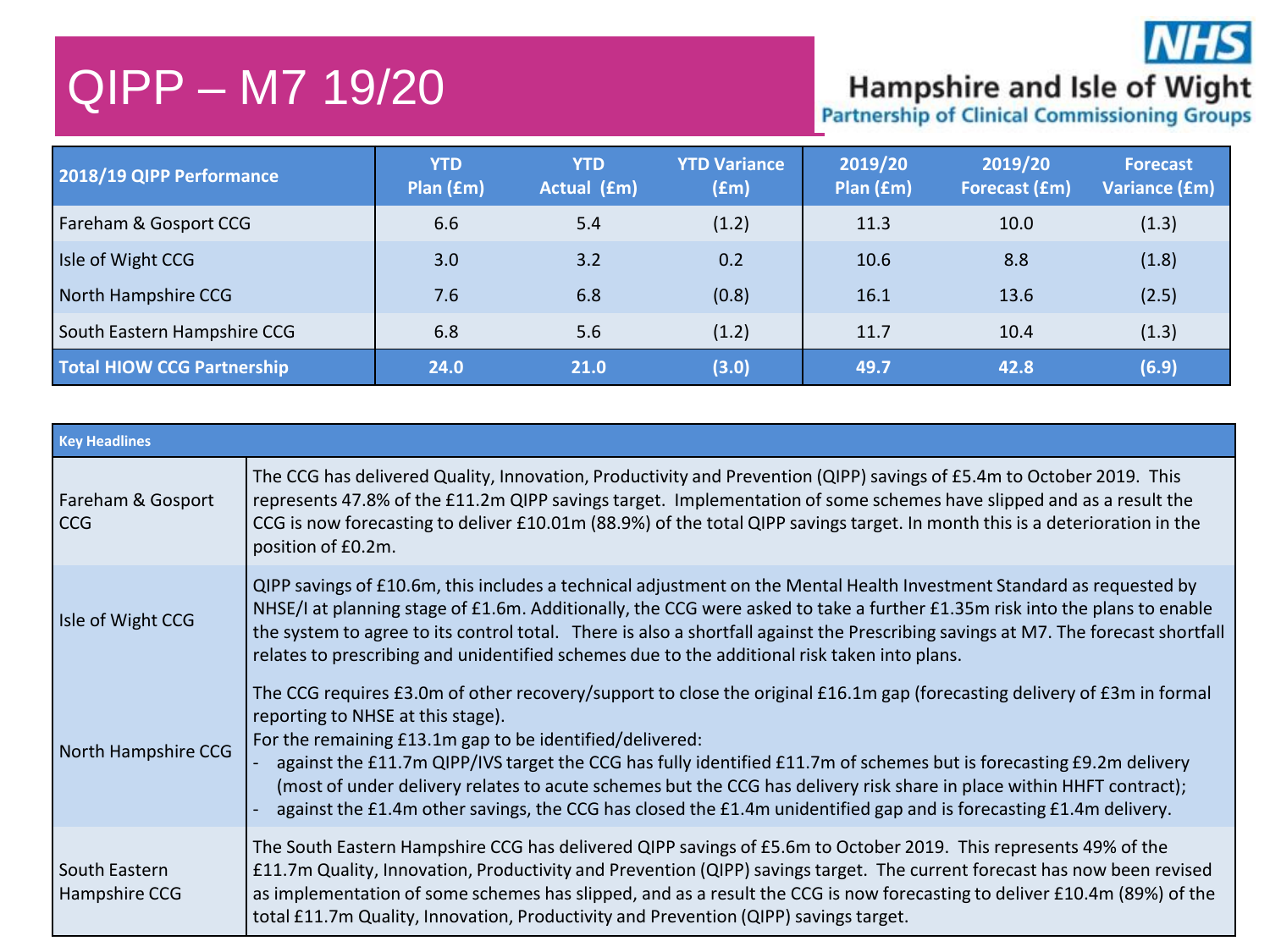### Risks and Mitigations: M7 19/20



## Hampshire and Isle of Wight<br>Partnership of Clinical Commissioning Groups

| <b>Risks &amp; Mitigations</b>       | <b>Risk Value (£m)</b> | <b>Mitigation Value (£m)</b> | <b>Net Unmitigated Risk</b><br>(fm) |
|--------------------------------------|------------------------|------------------------------|-------------------------------------|
| Fareham & Gosport CCG                | 3.5                    | 1.5                          | 2.0                                 |
| Isle of Wight CCG                    | 3.1                    | 0.9                          | 2.2                                 |
| North Hampshire CCG                  | 9.7                    | 4.2                          | 5.5                                 |
| South Eastern Hampshire CCG          | 4.6                    | 2.6                          | 2.0                                 |
| <b>Reported HIOW CCG Partnership</b> | 20.9                   | 9.2                          | 11.7                                |

| <b>Key Headlines</b>             |                                                                                                                                                                                                                                                                                                                                                                                                                                                             |
|----------------------------------|-------------------------------------------------------------------------------------------------------------------------------------------------------------------------------------------------------------------------------------------------------------------------------------------------------------------------------------------------------------------------------------------------------------------------------------------------------------|
| Fareham & Gosport CCG            | At M7 the risk position shows unmitigated risks of £2m. This is due to the continued pressures around CHC, prescribing, potential<br>acute and mental health spend and a decrease in QIPP achievement.                                                                                                                                                                                                                                                      |
| Isle of Wight CCG                | As at M7, the risk position shows unmitigated risks of £2.2m. This is due to continued pressures around prescribing (Cat M pressures<br>and QIPP delivery), Section 96 costs around a practice closure, off-Island acute activity over-performance and risks in delivery of<br>QIPP programme                                                                                                                                                               |
| North Hampshire CCG              | The CCG has reported a net risk of £5.5m against achieving the control total at month 7 (consistent with previous months and plan<br>submitted in April). The main reason for the net risk is the £3m other recovery/support not agreed yet and additional in year<br>recovery of £3.1m required due to budget pressures (SCAS, High Cost MH/LD placements, Funded Nursing Care, GP Prescribing and<br>BMI) offset with £0.6m of non recurrent mitigations. |
| South Eastern Hampshire<br>l CCG | At M7 the risk position shows unmitigated risks of £2m. This is due to the continued pressures around CHC, prescribing, acute<br>activity and QIPP achievement.                                                                                                                                                                                                                                                                                             |